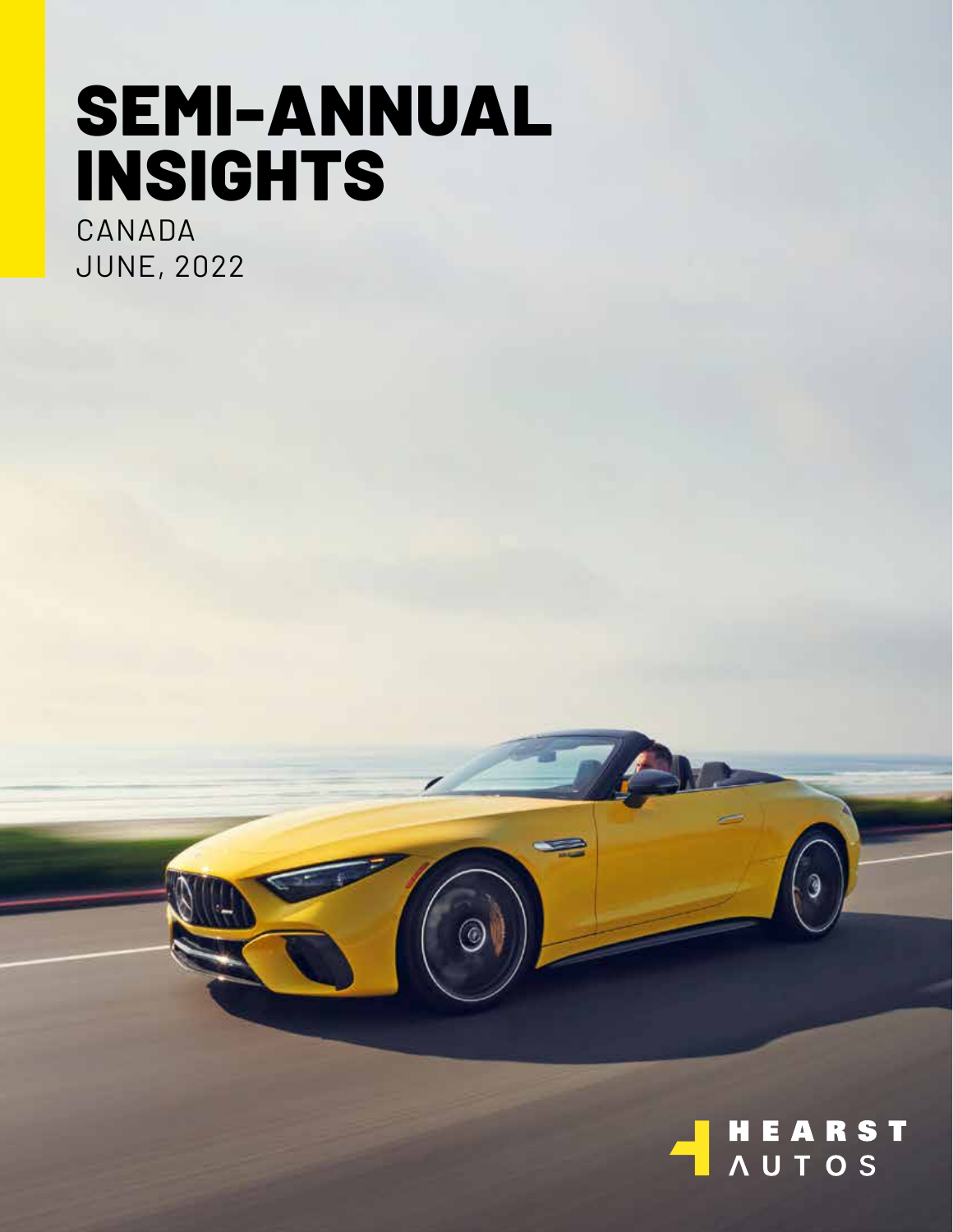# WHAT'S INSIDE

**MARKETPLACE AT A GLANCE** • New Car Market • Production & Sales Impact

- 
- 
- Used Car Market

## **HEARST AUTOS SHOPPING ACTIVITY**

- Top Segments
- 
- 

• Growth Segments

• Key Vehicles On The Rise

## **YEAR OF THE EV**

# As the leading automotive media organization in the world, Hearst Autos connects



car buyers, owners, and enthusiasts to the information they need, the experiences they crave, and the stories they love—while connecting automotive marketers to this audience of unrivaled breadth and diversity.

With insight into the shopping activity of 2.3 million monthly <mark>visitors,!</mark> Hearst Autos has a unique view into emerging trends in consumer interest. We are thrilled to share a semi-annual view on this ever-changing industry-from the top segments, brands, and models, to an unrivaled understanding of what Canadian carshoppers really want.

 $\Box$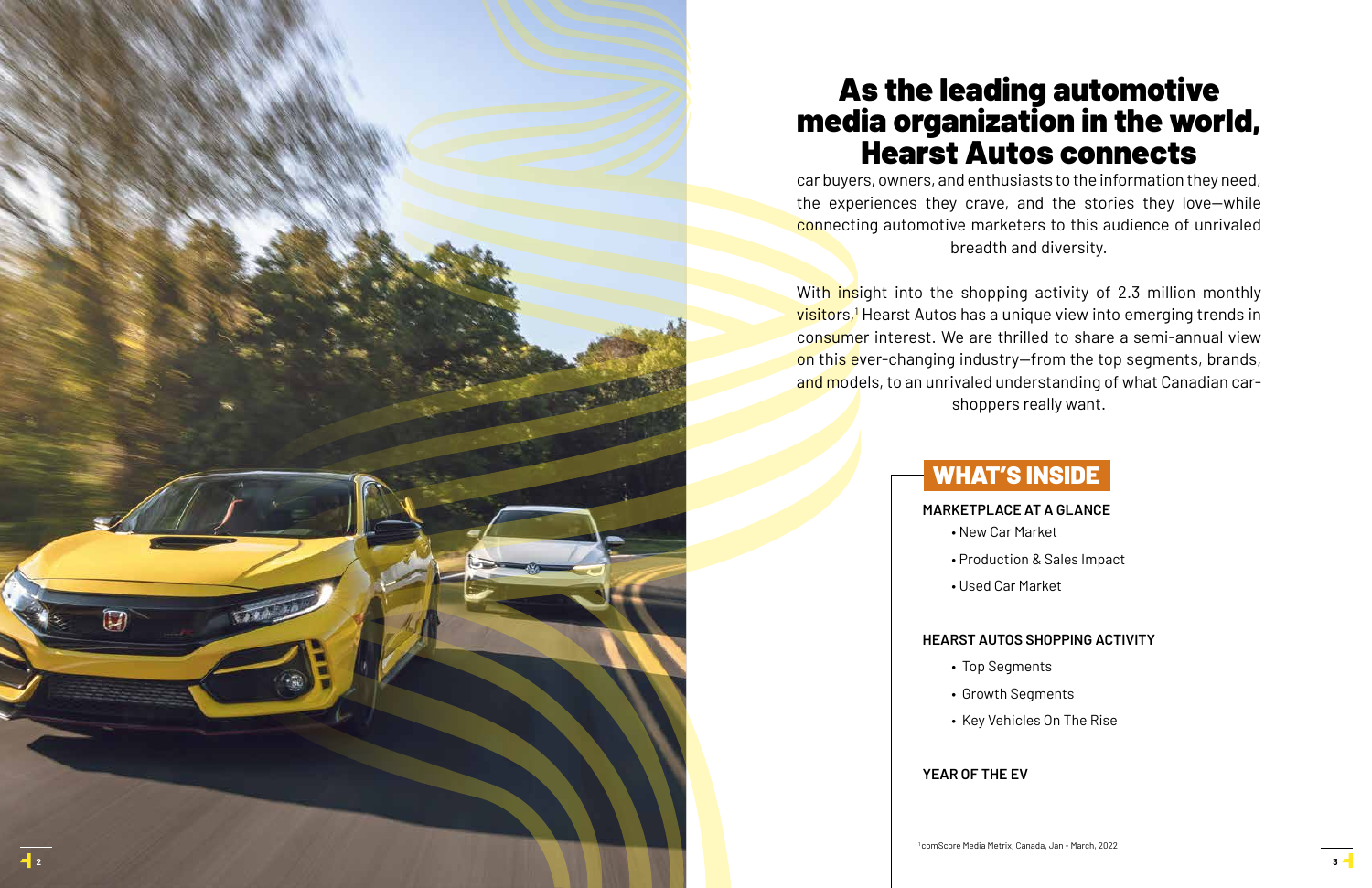## MARKETPLACE AT A GLANCE **External of the SALES PRODUCTION AND SALES IMPACT**

First quarter new vehicle sales of 333,039 units dropped by 12.3% vs. Q1 2021 and were down 9% through April. The automotive industry continues to struggle with inventory and material shortages, as well as lingering effects of the pandemic. And if these factors aren't enough, the Canadian economy is also experiencing setbacks from recent events like the Ambassador Bridge border blockade (the Automotive Parts Manufacturers' Association estimated losses of up to \$1 billion) and Russia's invasion of Ukraine, which is impacting energy prices and has continued to further disrupt supply chains.

Amount automakers have pledged in Canada for EVs, including a \$5 billion EV battery factory in Windsor by Stellantis and LG Energy Solution.<sup>1</sup>

Despite consumer demand remaining strong, 2022 looks to be another challenging year given production and dealership inventory shortages, causing many analysts to bring down their projections for the remainder of the year. Here are the numbers.

## **NEW CAR MARKET**

**1.78M**

New vehicle projections for Canada in 2022 have been revised to 1.78 million<sup>1</sup> by AutoForecast Solutions (AFS).



The Cana<br>
expect re<br>
-James Han<br>
Canadian B **expect relief until 2026.**

**\$2 /L** 

Gas prices in Canada reached \$2.06 per litre in mid-May for the first time ever, climbing \$0.30 since mid-April when prices topped \$1.70.2

Source: 'Automotive News Canada, April 2022, <sup>2</sup>Natural Resources Canada via CTV News, May 17, 2022

ment introduced a new Luxury Tax last April that venicles \$100,000 and rates.<br>
I aluxury tax that ranges up to 10 per cent depending on the purchase price<br>
priced at \$250,000 are also affected. The federal levy will apply The federal government introduced a new Luxury Tax last April that vehicles \$100,000 and more will be levied with a luxury tax that ranges up to 10 per cent depending on the purchase price. Boats and aircraft priced at \$250,000 are also affected. The federal levy will apply to the vehicle's price after provincial (PST), goods and service or harmonized taxes (GST or HST) are added. This means, a premium luxury vehicle could carry a range of taxes from 20 - 35% its purchase price, or even more, depending on the province. This tax is expected to go into effect September 1, 2022.

Retail sales through April skewed heavily (83%) to trucks and SUVs/CUVs, while luxury also accounted for 15% share of market. With semiconductor shortages, manufacturers continue to shift production priorities to larger, and higher-end luxury models with greater profit margins. For Canada, that means large pickup trucks and premium luxury have been winning the chip game. This has largely served manufacturers well, however there are looming factors such as gas prices and a new Luxury Tax that are starting to shift demand into other segments or price points, and cause manufacturers to change their production plans.

## **The inventory issue remains on the scene; a global problem that seems to be turning the corner, but it is far from solved.**

— AutoForecast Solutions LLC via Automotive News Canada



Canadian Black Book

## **Canada's New Luxury Tax:**



Cars Cars Trucks (incl. SUVs and CUVs)

**17%**

**4**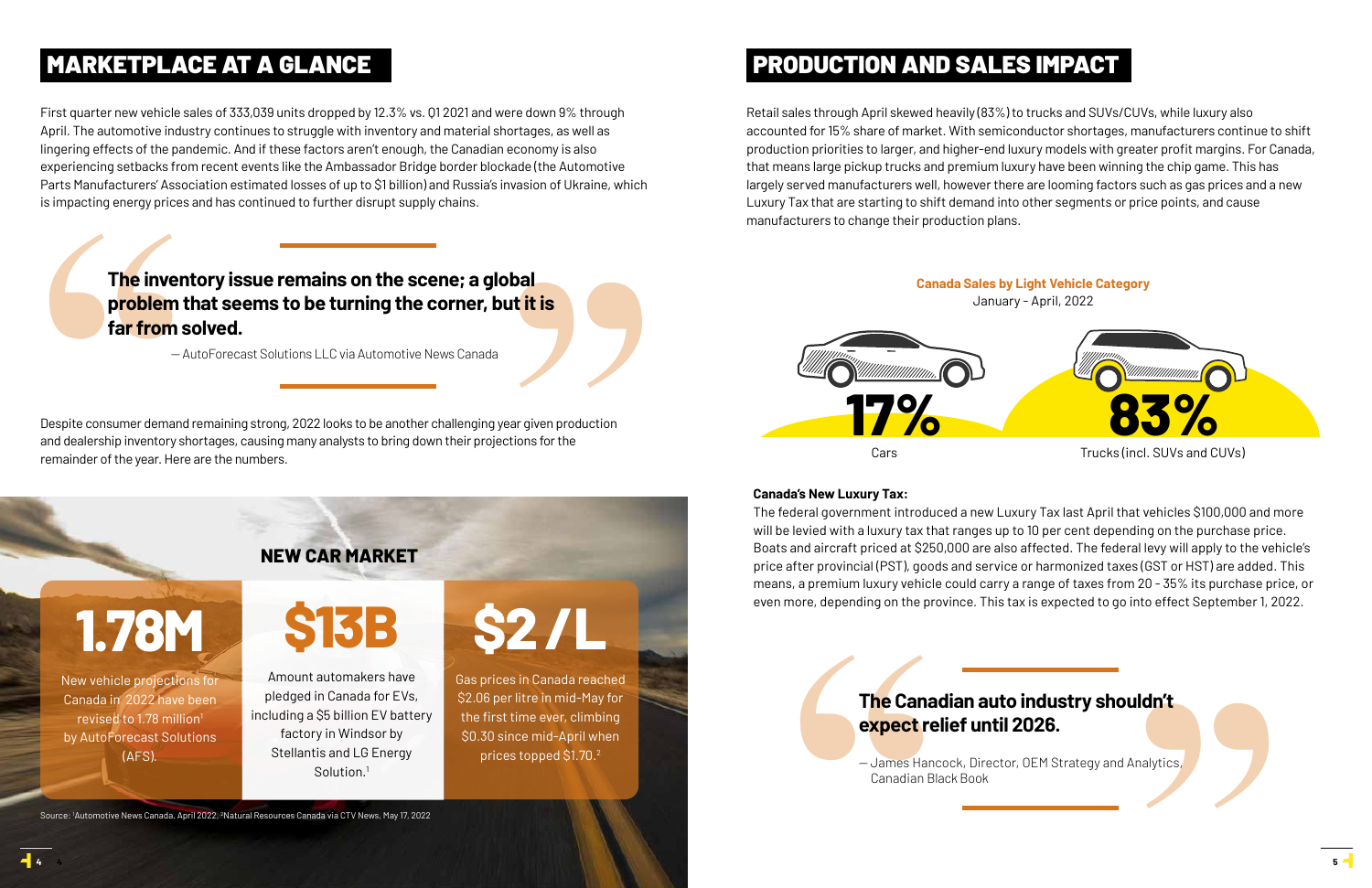It's no surprise that the inventory shortages in new cars have caused many ripple effects in the used car market. Facing supply challenges from fewer new car sales or leases, as well as fewer fleet returns in the past two years, analysts expect used prices to remain high until 2026, when the industry is finally expected to return to a more normal balance of supply and demand.

Why 2026? Largely because inventory of new cars is continuing to struggle, and most manufacturers don't see the light at the end of the tunnel until the end of 2023. It will take another 2 - 3 years until those vehicles start to feed the used supply through lease returns or trade-ins. So where do we stand now?

Following 60% growth in EV sales in 2021, the desire for upgrades and lower fuel costs could help move Canadian shoppers closer to reaching the government's goal of EVs accounting for one-in-five passenger vehicles sold in Canada by 2026.

Among mainstream brands, only a handful were able to post gains in the first quarter. Under the Stellantis and FCA Canada group, only Chrysler and Jeep posted gains. Both the Grand Caravan and Pacifica drove Chrysler's growth, while Jeep's growth came from a number of new launches and product updates, namely The Wrangler 4xe (plugin hybrid) and the Grand Cherokee L.

## LACKLUSTER FIRST QUARTER SALES

| <b>Mainstream Brand</b> | <b>Growth vs. 012021</b> |  |
|-------------------------|--------------------------|--|
| Chrysler                | $+53.7%$                 |  |
| Mitsubishi              | $+37.1%$                 |  |
| Volkswagen              | $+25.1%$                 |  |
| Jeep                    | $+11.4%$                 |  |
| Hyundai                 | 7.5%                     |  |

## USED CAR MARKET

Of the 22 Canada automotive brands that posted sales gains in the first quarter of 2022, most were luxury and luxury exotic brands. Coupled with the desire to upgrade, higher trade-in values are providing the opportunity for many consumers to move-up into a luxury car category by having more equity towards their purchase.

| <b>Luxury Brand</b> | <b>Growth vs. 012021</b> |
|---------------------|--------------------------|
| Genesis             | $+38.1%$                 |
| Porsche             | $+28.6%$                 |
| Lincoln             | $+18.5%$                 |
| Alfa Romeo          | $+13.9%$                 |
| Maserati            | $+9.7%$                  |
| Lexus               | $+5.7%$                  |
| <b>BMW</b>          | $+5.5%$                  |
| Audi                | $+4.8%$                  |
| Volvo               | $+2.2%$                  |

Source: 1 Hearst Autos, In-Market Shopper Study, Canada, May 2022

**44% of Canadian shoppers stated they are inmarket for a vehicle because they want to upgrade their car. Another quarter indicated they would like a more fuel efficient vehicle.<sup>1</sup>**

# **+34.5% +4.1%**

In what most believe was the peak of used car pricing, Autotrader Canada estimates used pricing was up nearly 35% over the course of 2021.1



Used vehicle pricing is already up more than four percent in the beginning of 2022, according to Canadian Black Book.2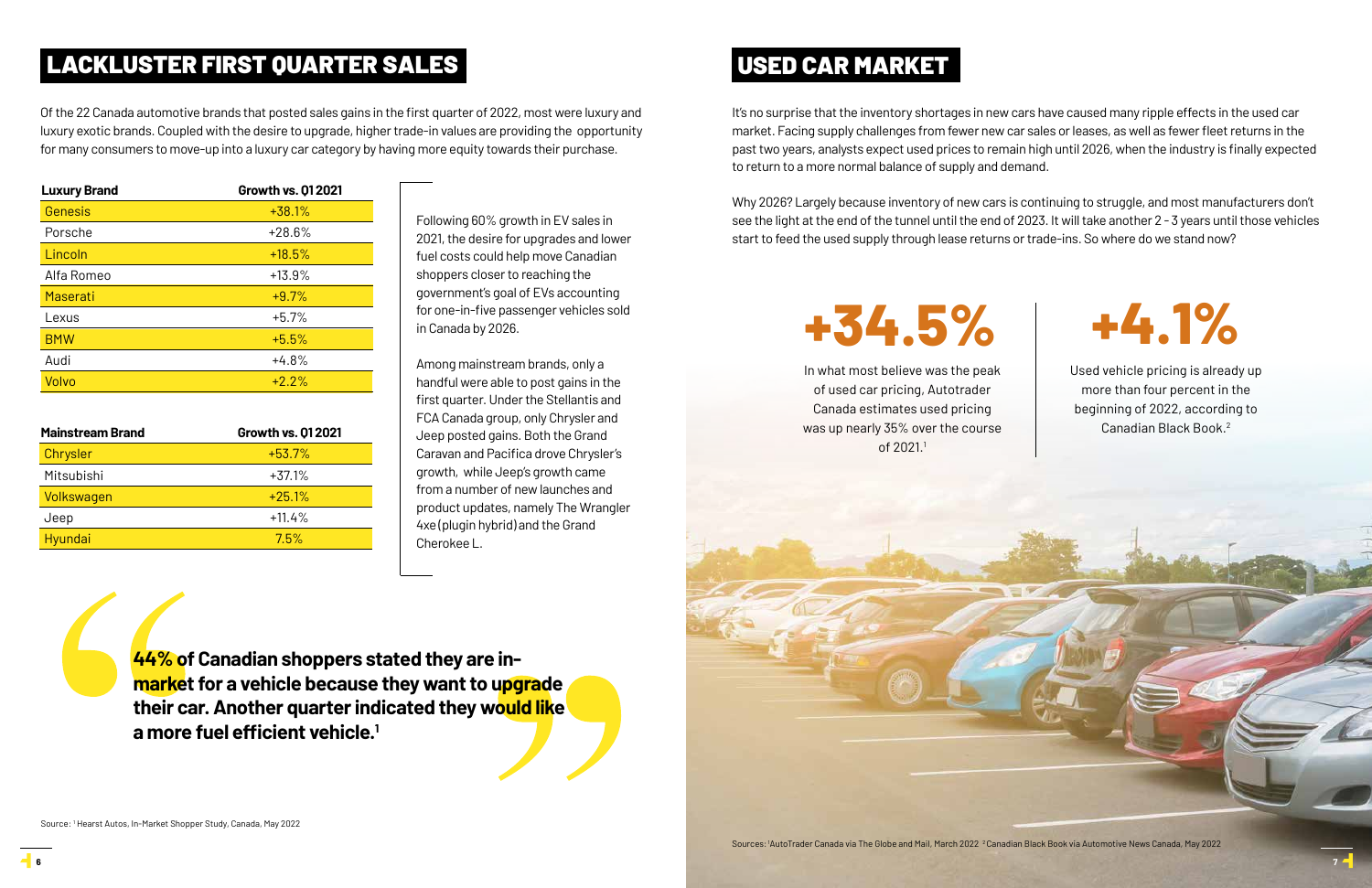

| <b>Segment</b>             | % Change in Share | $+/-$ Rank |  |
|----------------------------|-------------------|------------|--|
| <b>Electric Truck</b>      | 140%              | $+15$      |  |
| Electric SUV               | 92%               | $+3$       |  |
| <b>Compact Performance</b> | 83%               | $+14$      |  |
| Large SUV                  | 75%               | $+9$       |  |
| <b>Small Luxury Car</b>    | 71%               | $+9$       |  |
| 8                          |                   |            |  |

With a view into a highly-engaged audience of more than 2 million shoppers in Canada, Hearst Autos measures shopper interest based on sessions, visitors, and pages viewed for every vehicle on the market.

Aligning with industry sales, we continue to see market demand is still holding strong for SUVs/CUVs and trucks, but we are closely monitoring shifts in interest based on economic factors such as gas prices and available inventory. And when looking at some of our fastest-growing categories, there's undeniable interest growing where exciting new vehicles are entering the market.

#### **ELECTRIC TRUCK**

- **Silverado EV** (new entrant) jumped to **#1 with 30% share** of segment in Q1
- **Rivian R1T** (+32% growth) ranked **#2 and is holding 20%** share EV truck interest
- **Ford F-150 Lightning** (new entrant) rank **#3 in Q1 and holds 16% share** of the segment

#### **ELECTRIC SUV**

- **Hyundai Ioniq 7** (new entrant) rank **#1 and holds 39% share** of the segment
- **Kia EV9** (new entrant) ranked **#2 with 28% share** of EV SUVs
- 

• **Bollinger B1** (new entrant) ranked **#4 has seen the highest growth** in the segment (**+167%**) in Q1

#### **COMPACT PERFORMANCE**

- **Toyota GR Corolla** (new entrant) jumped to **#1 rank with 18% share** of segment
- (**+212% share)**
- 

• **Hyundai Elantra N** holds only **6% share** of this segment, but saw the highest growth in Q1

• **Honda Civic Si** ranked **#4** in the segment but saw **high growth of 97% in share** of segment

### **LARGE SUV**

• **Toyota Sequoia** has stolen the segment in Q1 2022 with **455% growth** in share, holding **36%** 

- of the segment's shoppers
- to see share growth (**+36%**)

• **Chevrolet Suburban** ranked **#4** in the segment and is the only other vehicle in the category

#### **SMALL LUXURY CAR**

• **Acura Integra** (new entrant) jumped to rank **#1** in the category holding **38% share** of the segment • **BMW 2-Series** ranked **#2** and is the only standing vehicle in the segment (not a new entrant) that

- 
- 
- saw share growth in Q1 (**+18**%)

Among 45 segments that we measure at Hearst Autos, these five emerged in highest growth from Q1 2022 to Q1 2021:

#### **VEHICLE SEGMENTS THAT ARE TAKING OFF, Q1 2022 VS. Q1 2021**

## HEARST AUTOS SHOPPING ACTIVITY KEY VEHICLES DRIVING GROWTH IN SHOPPER INTEREST

| TOP 10 SEGMENTS IN CONSUMER INTEREST | % Share 01 2022 | % Change vs. 01 2021 |
|--------------------------------------|-----------------|----------------------|
| <b>Compact SUV/CUV</b>               | 8.6%            | 3%                   |
| Full-Size SUV/CUV                    | 4.7%            | $-15%$               |
| Midsize SUV/CUV                      | 4.7%            | $-6%$                |
| Full-Size Pickup Truck               | 4.5%            | 12%                  |
| <b>Compact Performance</b>           | 4.4%            | 83%                  |
| Subcompact Plus Crossover            | 4.1%            | 27%                  |
| <b>Compact Car</b>                   | 4.0%            | 11%                  |
| <b>EV Crossover</b>                  | 3.9%            | 66%                  |
| <b>Luxury EV Car</b>                 | 3.9%            | $-7%$                |
| Midsize Luxury SUV/CUV               | 3.8%            | 2%                   |

Below are key models responsible for driving vehicle segment growth in the first quarter. Some are related to upcoming launches or refreshes, while others are driven more by availability in today's market.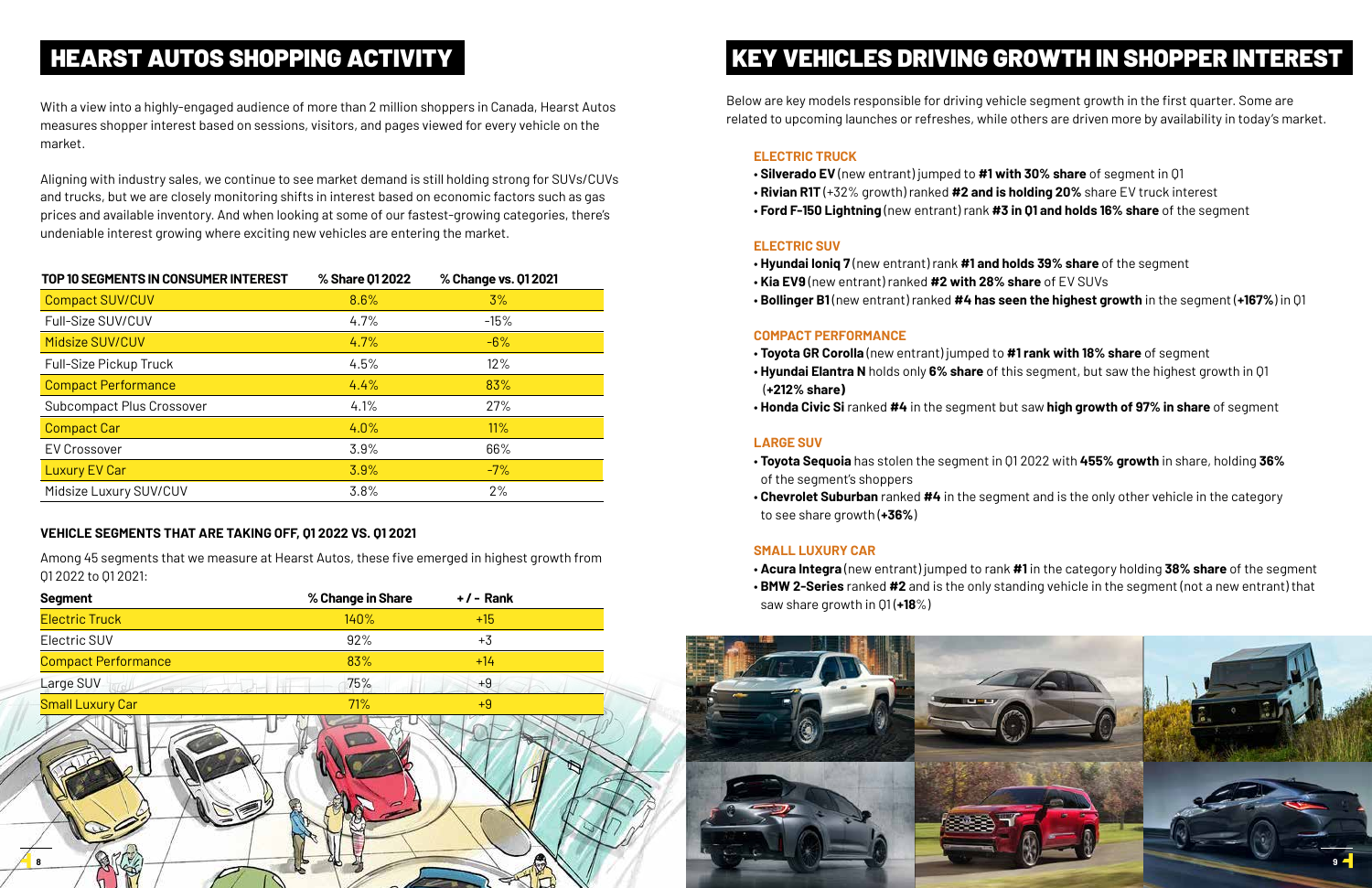Recent studies from Hearst Autos, KPMG, and NR Canada (Natural Resources Canada) have been conducted to understand consumer sentiment and intent towards EVs. Here are some key findings from these studies:

The year of the EV will continue to rest on how well the industry can ease concerns among consumers, build more education and infrastructure, and offer more appealing incentives to curtail the already high costs. All of these are critical steps towards a net-zero future.

- $\Omega$ purchase (+210% growth)  $\Omega$ benefits (52%) of EVs
	-
	- range/distance on charge



H ശ

### **FROM HEARST AUTOS**<sup>1</sup> **:**

**5%** currently own a BEV, 14% stated they'd prefer one for their next vehicle

**34%** of those that currently don't own but are looking to purchase in the next year are considering an alternative fuel vehicle, with 9% considering a BEV **70%** are most interested in the elimination of gas costs, followed by environmental

**50%** are concerned with high upfront costs and 46% are uncertain about driving

## **FROM KPMG**<sup>2</sup> **:**

Sources: 1Hearst Autos, In-Market Shopper Study, Canada, May 2022, <sup>2</sup> KPMG Canada, February 2022, <sup>3</sup> NR Canada, Canadians' Awareness, Knowledge and Attitudes Related to Zero Emission Vehicles (ZEVs), June 2021

**71%** of Canadian consumers would consider an EV (**77%** for Millennials) **80%** would not consider an EV with less than 400 kilometers range **85%** have concerns over wait times at public charging stations and **51%** wouldn't wait longer than 20 minutes to fully charge

## **FROM NR CANADA**<sup>3</sup> **:**



**66%** of Canadians have never driven or ridden in a zero-emissions vehicle (ZEV) **46%** are unsure whether the repair and maintenance costs for a zero emission vehicle are lower than for a gas or diesel-powered vehicle **79%** say proven reliability in Canadian climates would make them more likely to consider purchasing or leasing a ZEV

**"Canadians also have limited experience with ZEVs, and little understanding about a range of important issues associated with these vehicles, such as safety, vehicle charging, performance, maintenance costs, and resale value, suggesting these are areas in need of increased ZEV awareness/ education initiatives."**

— Key Findings from NR Canada EV study

## **If it works in pickups, the technology will work anywhere.**

— Robert Karwel, J.D. Power Canada

# YEAR OF THE EV **THE EVERT AND SERVICE CONSUMERS ARE EXCITED AND WARY**

## **EV Incentives**

There's a debate going on as to whether the government Incentives for Zero-Emission Vehicles (iZEV) are doing enough to entice consumers into buying this technology. Under this program, the maximum incentive is \$5,000. Recent revisions to the program include:

- Zero-emission **cars** up to a price of \$65k will now qualify (previously \$55k)
- Zero-emission **trucks/SUVs/Vans** up to a price of up to \$70k will now qualify (previously \$60k)
- Large vehicle 7-seat minimum criteria has been removed

Although these revisions open the door to more vehicles qualifying for the incentive, many critics argue that the government isn't doing enough to drive greater adoption. Given the rate of inflation (near 6% in 2022), the price increases in both the new and used markets, the \$5k maximum incentive doesn't move the affordability of a new car, especially given the preference towards larger, luxury vehicles, nor does it offset the taxes.

## **New Arrivals That Could Drive More Adoption**

EVgo

▅

Ford F-150 Lightning and Chevrolet Silverado EV could be game-changers in the adoption of electric vehicles. Given Canada's love of large vehicles (trucks & SUVs account for 83% market share), and the rising costs of gas, these new vehicles could drive the industry towards the BEV market share goals at a faster pace than in recent years. It's worth noting however, that many of these vehicles start at the high \$60k range and quickly jump to \$85k or more. This means that adoption isn't going to be driven by incentives.

Battery electric vehicle (BEV) sales grew **nearly 60% in Canada** in 2021, but the government is putting pressure on the industry to move at a faster pace towards federal mandates. BEV sales accounted for **5.2% of new vehicle registrations** in Canada in 2021, a **49% increase** from 2020 where they represented **3.5% of sales**. Most EV sales **(71%)** are registered in Quebec or British Columbia.

## **Mandates by Environment Minister**

- **By 2026**: 1-in-5 new vehicles sold
- **By 2030:** 3-in-5 new vehicles sold
- **By 2035:** All new vehicles sold must run on batteries